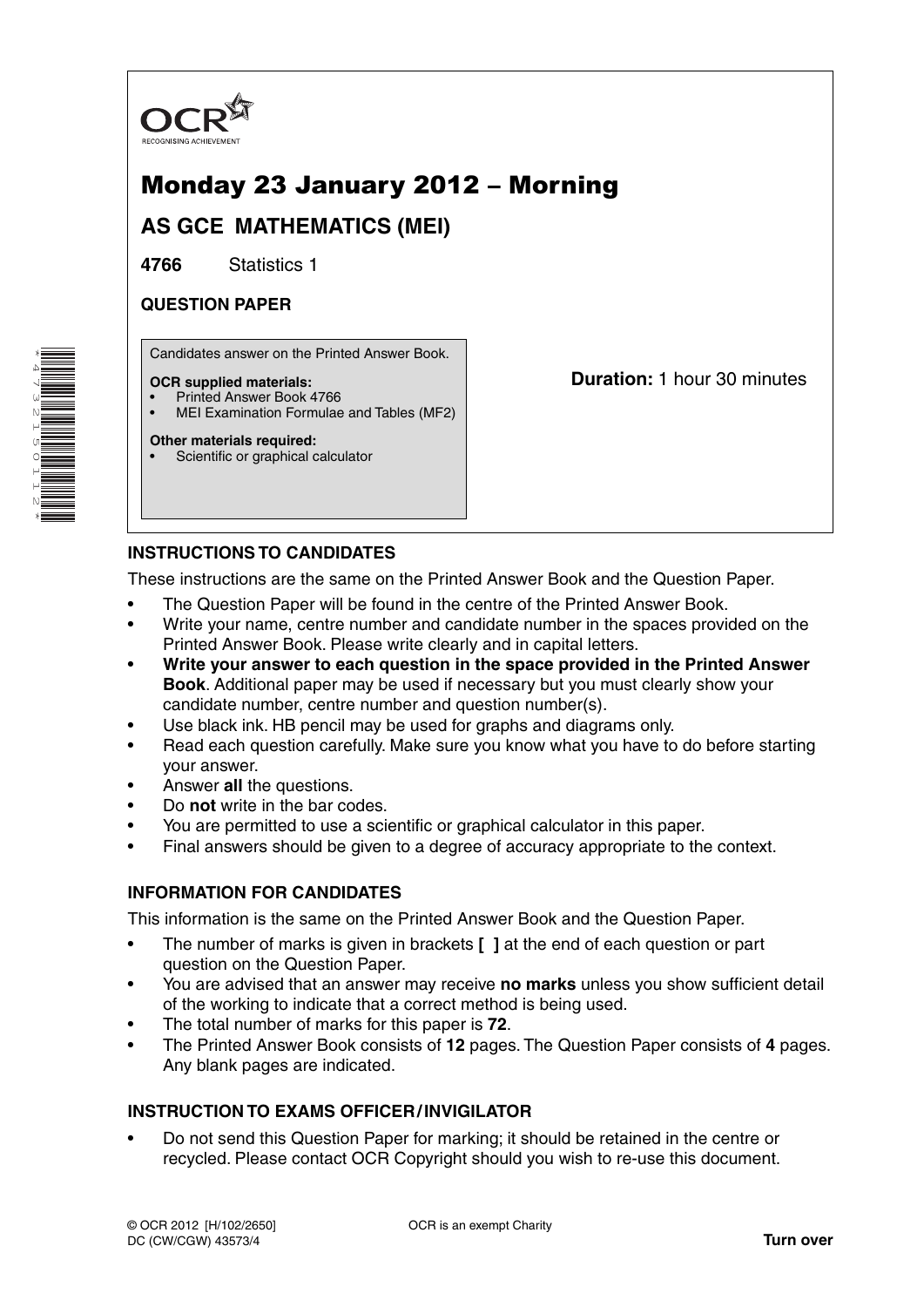#### **Section A** (36 marks)

**1** The mean daily maximum temperatures at a research station over a 12-month period, measured to the nearest degree Celsius, are given below.

|  |  |  |  | Jan   Feb   Mar   Apr   May   Jun   Jul   Aug   Sep   Oct   Nov   Dec |  |  |
|--|--|--|--|-----------------------------------------------------------------------|--|--|
|  |  |  |  | 15   25   29   31   31   34   36   34   26   15                       |  |  |

- **(i)** Construct a sorted stem and leaf diagram to represent these data, taking stem values of 0, 10, ... . **[4]**
- **(ii)** Write down the median of these data. **[1]**
- **(iii)** The mean of these data is 24.3. Would the mean or the median be a better measure of central tendency of the data? Briefly explain your answer. **[2]**
- **2** The hourly wages, £*x*, of a random sample of 60 employees working for a company are summarised as follows.

$$
n = 60 \qquad \qquad \Sigma x = 759.00 \qquad \qquad \Sigma x^2 = 11736.59
$$

- **(i)** Calculate the mean and standard deviation of *x*. **[3]**
- **(ii)** The workers are offered a wage increase of 2%. Use your answers to part **(i)** to deduce the new mean and standard deviation of the hourly wages after this increase. **[2]**
- **(iii)** As an alternative the workers are offered a wage increase of 25p per hour. Write down the new mean and standard deviation of the hourly wages after this 25p increase. **[2]**
- **3** Jimmy and Alan are playing a tennis match against each other. The winner of the match is the first player to win three sets. Jimmy won the first set and Alan won the second set. For each of the remaining sets, the probability that Jimmy wins a set is
	- 0.7 if he won the previous set,
	- 0.4 if Alan won the previous set.

It is not possible to draw a set.

- **(i)** Draw a probability tree diagram to illustrate the possible outcomes for each of the remaining sets. **[3]**
- **(ii)** Find the probability that Alan wins the match. **[3]**
- **(iii)** Find the probability that the match ends after exactly four sets have been played. **[2]**



#### **Copyright Information**

For queries or further information please contact the Copyright Team, First Floor, 9 Hills Road, Cambridge CB2 1GE.

OCR is part of the Cambridge Assessment Group; Cambridge Assessment is the brand name of University of Cambridge Local Examinations Syndicate (UCLES), which is itself a department of the University of Cambridge.

OCR is committed to seeking permission to reproduce all third-party content that it uses in its assessment materials. OCR has attempted to identify and contact all copyright holders whose work is used in this paper. To avoid the issue of disclosure of answer-related information to candidates, all copyright acknowledgements are reproduced in the OCR Copyright Acknowledgements Booklet. This is produced for each series of examinations and is freely available to download from our public website (www.ocr.org.uk) after the live examination series. If OCR has unwittingly failed to correctly acknowledge or clear any third-party content in this assessment material, OCR will be happy to correct its mistake at the earliest possible opportunity.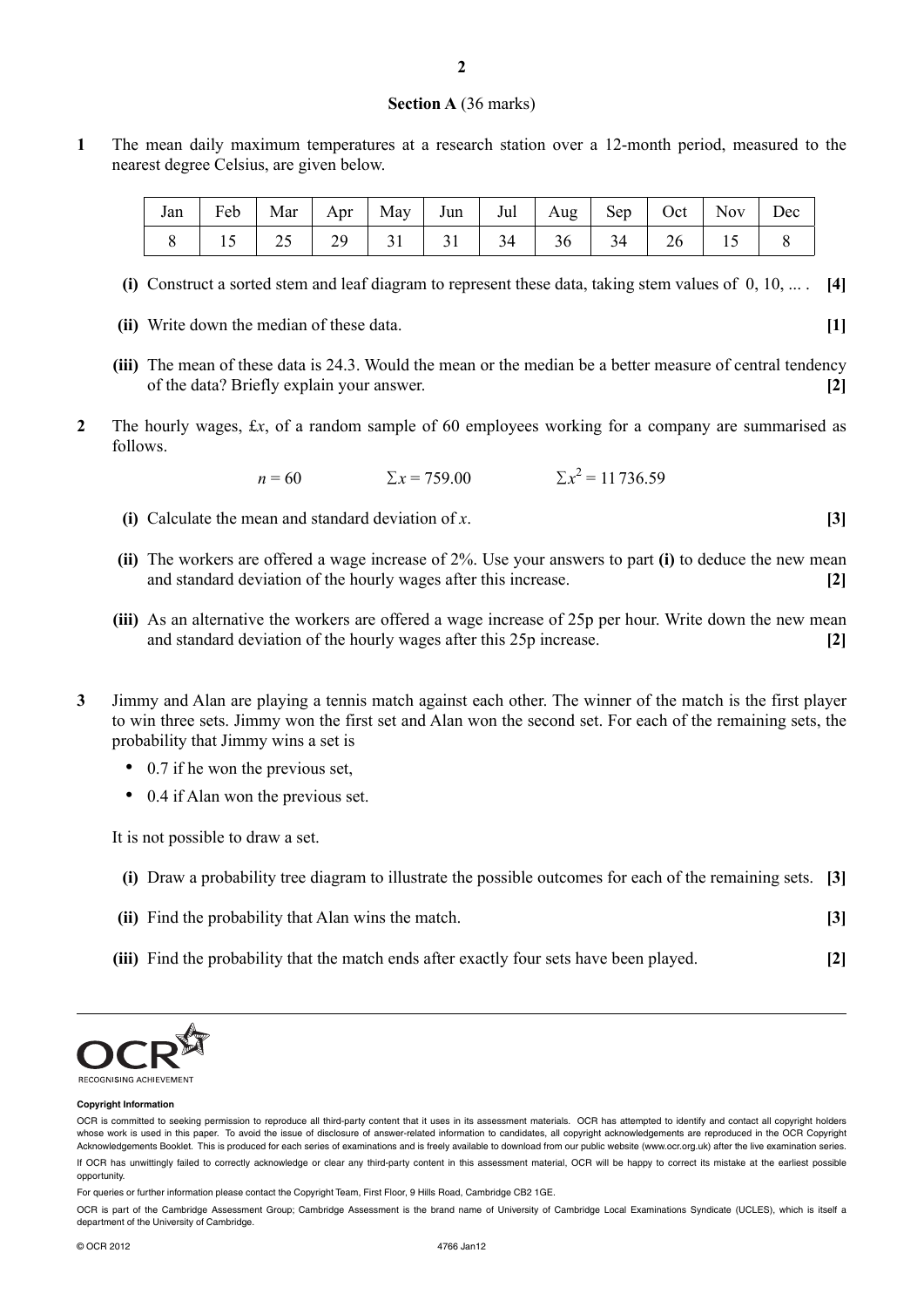- **4** In a food survey, a large number of people are asked whether they like tomato soup, mushroom soup, both or neither. One of these people is selected at random.
	- *T* is the event that this person likes tomato soup.
	- *M* is the event that this person likes mushroom soup.

You are given that  $P(T) = 0.55$ ,  $P(M) = 0.33$  and  $P(T|M) = 0.80$ .

- **(i)** Use this information to show that the events *T* and *M* are not independent. **[1]**
- **(ii)** Find  $P(T \cap M)$ . [2]
- **(iii)** Draw a Venn diagram showing the events *T* and *M*, and fill in the probability corresponding to each of the four regions of your diagram. **[3]**
- **5** A couple plan to have at least one child of each sex, after which they will have no more children. However, if they have four children of one sex, they will have no more children. You should assume that each child is equally likely to be of either sex, and that the sexes of the children are independent. The random variable *X* represents the total number of girls the couple have.
	- **(i)** Show that  $P(X = 1) = \frac{11}{16}$ .  $\frac{11}{16}$ . **[3]**

The table shows the probability distribution of *X*.

| ٠.         |    |         |    |    |
|------------|----|---------|----|----|
| $P(X = r)$ | 10 | ∸<br>16 | 10 | 16 |

**(ii)** Find E(*X*) and Var(*X*). **[5]** 

### **Section B** (36 marks)

- **6** It is known that 25% of students in a particular city are smokers. A random sample of 20 of the students is selected.
	- **(i)** (*A*) Find the probability that there are exactly 4 smokers in the sample. **[3]** (*B*) Find the probability that there are at least 3 but no more than 6 smokers in the sample. **[3]**
		- (*C*) Write down the expected number of smokers in the sample. **[1]**

A new health education programme is introduced. This programme aims to reduce the percentage of students in this city who are smokers. After the programme has been running for a year, it is decided to carry out a hypothesis test to assess the effectiveness of the programme. A random sample of 20 students is selected.

| (ii) $(A)$ Write down suitable null and alternative hypotheses for the test.                   | $\mathbf{[3]}$ |
|------------------------------------------------------------------------------------------------|----------------|
| $(B)$ Explain why the alternative hypothesis has the form that it does.                        | $[1]$          |
| (iii) Find the critical region for the test at the 5% level, showing all of your calculations. | [4]            |

 **(iv)** In fact there are 3 smokers in the sample. Complete the test, stating your conclusion clearly. **[2]**